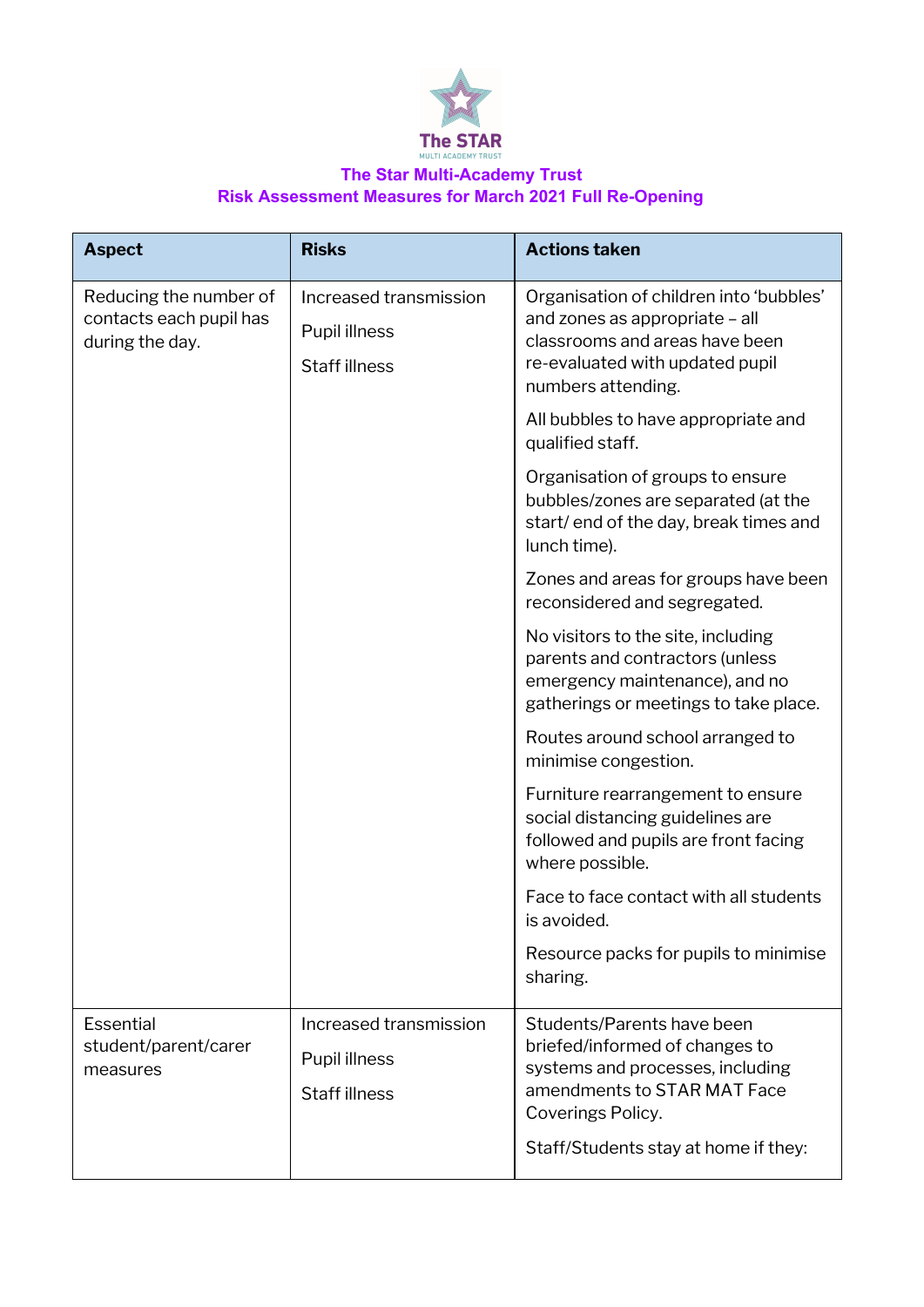|                       |                                                                                                            | are ill with virus symptoms                                                                                                                                                                                           |
|-----------------------|------------------------------------------------------------------------------------------------------------|-----------------------------------------------------------------------------------------------------------------------------------------------------------------------------------------------------------------------|
|                       |                                                                                                            | have tested positive, even if<br>asymptomatic                                                                                                                                                                         |
|                       |                                                                                                            | have been advised by NHS Test and<br>Trace to do so                                                                                                                                                                   |
|                       |                                                                                                            | are household members of a positive<br>case, even if that case is<br>asymptomatic                                                                                                                                     |
|                       |                                                                                                            | are required to self-isolate for<br>travel-related reasons                                                                                                                                                            |
|                       |                                                                                                            | Provision in place to wipe devices<br>brought from home on arrival                                                                                                                                                    |
|                       |                                                                                                            | Pupils with intimate care have clear<br>procedures and staff involved have<br>been briefed on needs.                                                                                                                  |
| <b>Face Coverings</b> | Minimising the risk of<br>transmission in areas<br>where social distancing<br>might be hard to<br>maintain | Staff and Pupils 11+ must wear face<br>coverings in all communal areas,<br>corridors and public transport. Staff<br>and Pupils 11+ are strongly<br>recommended to wear face coverings<br>in classrooms unless exempt. |
|                       |                                                                                                            | MAT policy adopted with points of<br>review                                                                                                                                                                           |
|                       |                                                                                                            | Stock of masks and visors in hand                                                                                                                                                                                     |
| Cleaning              | Risk of transmission<br>between children, staff                                                            | Handwashing & Sanitising upon arrival<br>and throughout the day is essential.                                                                                                                                         |
| poor hygiene.         | and bubbles as a result of                                                                                 | Cleaning products available in each<br>class during the day.                                                                                                                                                          |
|                       |                                                                                                            | Additional PPE and first aid resources<br>available.                                                                                                                                                                  |
|                       |                                                                                                            | Bins with lids throughout school.                                                                                                                                                                                     |
|                       |                                                                                                            | Additional cleaning of toilets and<br>high-use areas during the day - areas<br>in use have been re-evaluated                                                                                                          |
|                       |                                                                                                            | Hand sanitisers installed.                                                                                                                                                                                            |
|                       |                                                                                                            | Cleaning dining tables and chairs<br>between sittings.                                                                                                                                                                |
|                       |                                                                                                            | Outdoor play equipment to be taken<br>out of use unless cleaned between                                                                                                                                               |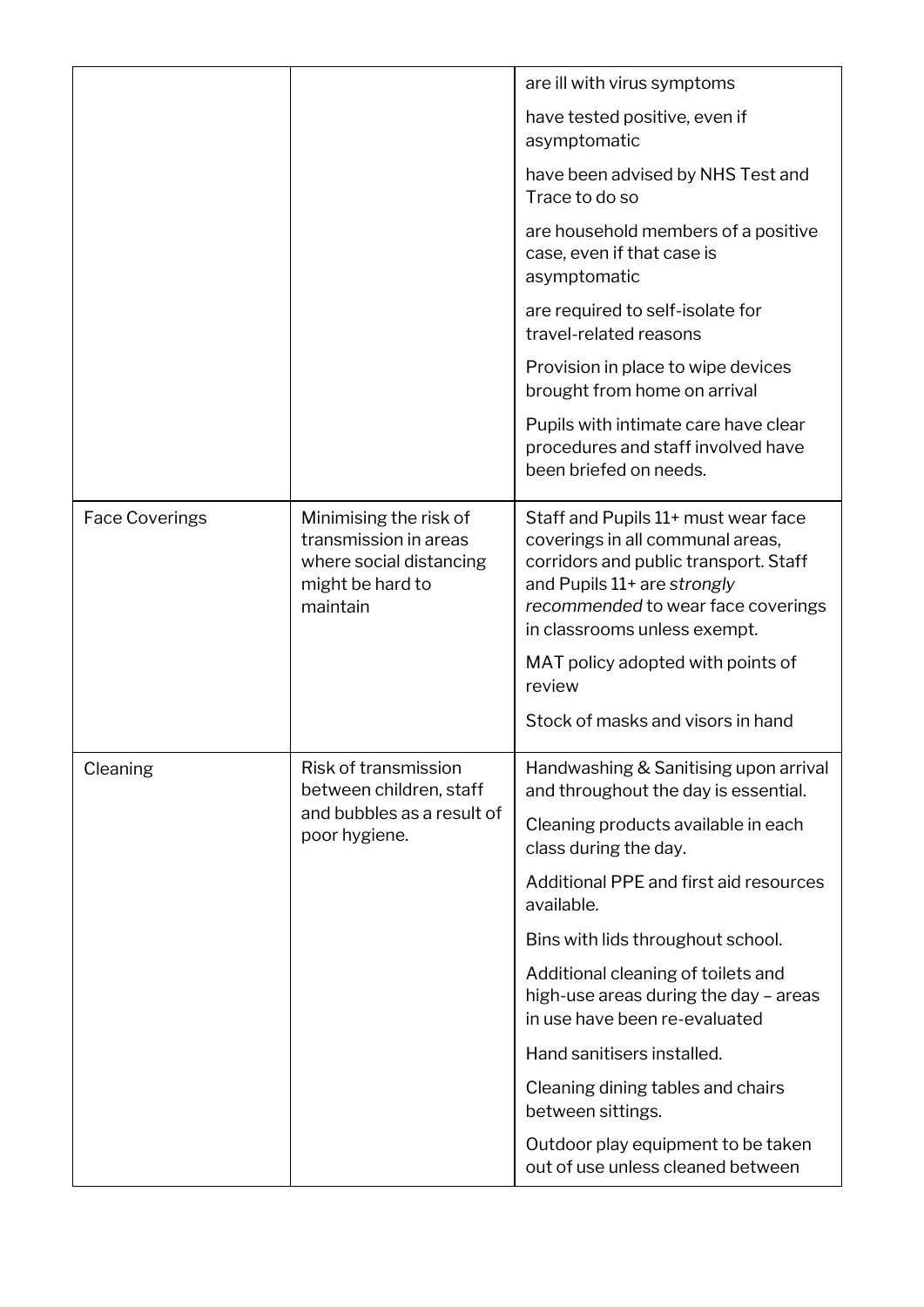|                                                                  |                                                                           | bubble use or appropriately spaced<br>rota in place.                                                                                                                                          |
|------------------------------------------------------------------|---------------------------------------------------------------------------|-----------------------------------------------------------------------------------------------------------------------------------------------------------------------------------------------|
| Staff Identified as<br><b>Clinically Extremely</b><br>Vulnerable | <b>Transmission of Covid</b><br>increased                                 | All CEV staff with CEV letters will<br>work from home and follow<br>government guidance.                                                                                                      |
| Curriculum                                                       | Transmission as a result<br>of curriculum activities<br>and interactions. | Curriculum offer to ensure breadth<br>and full National Curriculum offer, but<br>activities chosen with low levels of<br>interaction and according to DfE<br>Guidance.                        |
|                                                                  |                                                                           | Increased ventilation in classrooms,<br>and outdoor activities planned.                                                                                                                       |
|                                                                  |                                                                           | Continued use of Google Classroom<br>and Tapestry in EYFS within school to<br>organise work, and available as<br>'reserve' plan for any pupils or groups<br>who are required to self-isolate. |
|                                                                  |                                                                           | Individual resource packs created for<br>pupils. Reduction in materials brought<br>from home.                                                                                                 |
|                                                                  |                                                                           | Reduction in high risk activities such<br>as music, drama, PE; where these do<br>take place additional risk assessment<br>arrangements in place.                                              |
|                                                                  |                                                                           | Rooms with good ventilation or 100%<br>outdoor air mechanical ventilation<br>have been chosen when pupil<br>numbers allow                                                                     |
|                                                                  |                                                                           | Cessation of school visits.                                                                                                                                                                   |
|                                                                  |                                                                           | After school clubs permitted following<br>risk assessments to ensure reduced<br>interactions between bubbles.                                                                                 |
| Safeguarding                                                     | Safeguarding risks to<br>pupils/staff                                     | Routes of communications to DSL<br>have been reviewed and actioned.                                                                                                                           |
| Lateral Flow Testing -<br>all schools                            | <b>Transmission of Covid</b><br>increased                                 | All staff have attended appropriate<br>training for their role                                                                                                                                |
|                                                                  | Incorrect results                                                         | All schools have in place appropriate<br>Risk Assessment procedures for<br>on-site test facilities and/or for<br>distribution of tests for home usage                                         |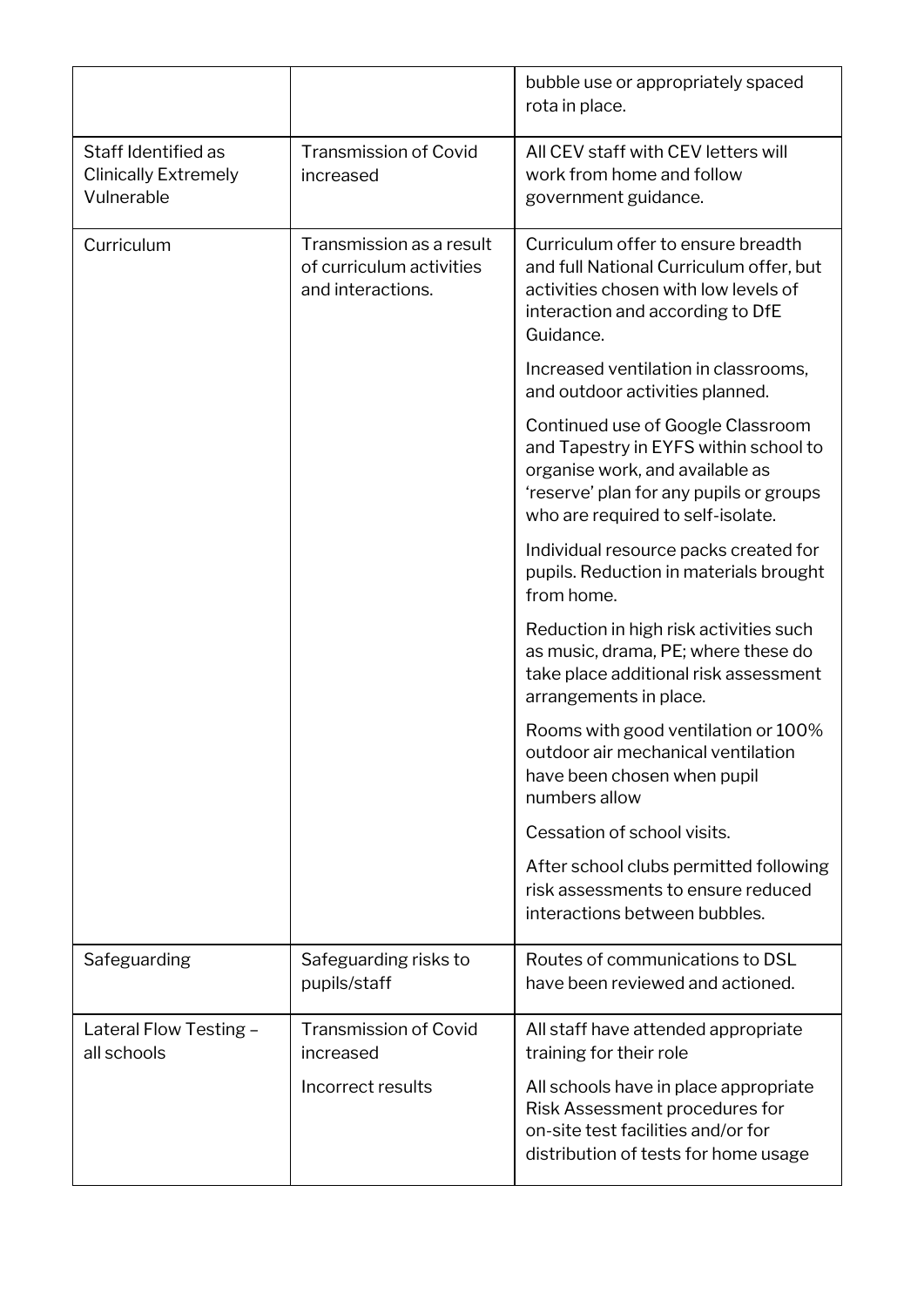|                      |                                           | For on-site facilities:                                                                                                                                                                                                                                                                                                                                        |
|----------------------|-------------------------------------------|----------------------------------------------------------------------------------------------------------------------------------------------------------------------------------------------------------------------------------------------------------------------------------------------------------------------------------------------------------------|
|                      |                                           | Enhanced cleaning, PPE and<br>Hand Hygiene implemented.<br>One way flow in testing areas<br>Social distancing/additional<br>Perspex screens installed in<br>testing areas.<br>Face Masks worn at all times<br>by staff teams.<br>Registration/testing/barcoding<br>processes communicated<br>during online training,<br>Additional waste systems<br>introduced |
|                      |                                           | For student home-testing:                                                                                                                                                                                                                                                                                                                                      |
|                      |                                           | Students/Parents informed of<br>process and consent given                                                                                                                                                                                                                                                                                                      |
|                      |                                           | Parents given all appropriate training<br>and results reporting information as it<br>becomes available                                                                                                                                                                                                                                                         |
| Contingency planning | Impact of infection and<br>positive cases | MAT contact cards available for rapid<br>access to guidance and support.                                                                                                                                                                                                                                                                                       |
|                      |                                           | Emergency medical room identified<br>and staffed.                                                                                                                                                                                                                                                                                                              |
|                      |                                           | PPE and medical resources available<br>for staff.                                                                                                                                                                                                                                                                                                              |
|                      |                                           | Engagement with Test and Trace<br>processes.                                                                                                                                                                                                                                                                                                                   |
|                      |                                           | Google Classrooms and Tapestry in<br><b>EYFS</b> maintained to enable<br>continuous learning in the event of<br>bubble or full closure.                                                                                                                                                                                                                        |
|                      |                                           | School level contingency plans for<br>curriculum continuity now in place.                                                                                                                                                                                                                                                                                      |
|                      |                                           | Remote Learning planning (which<br>conforms to the Trust Remote<br>Learning Policy) to be detailed by<br>each individual school and circulated<br>to parents, with information reports<br>available on websites by 21st January<br>2021                                                                                                                        |